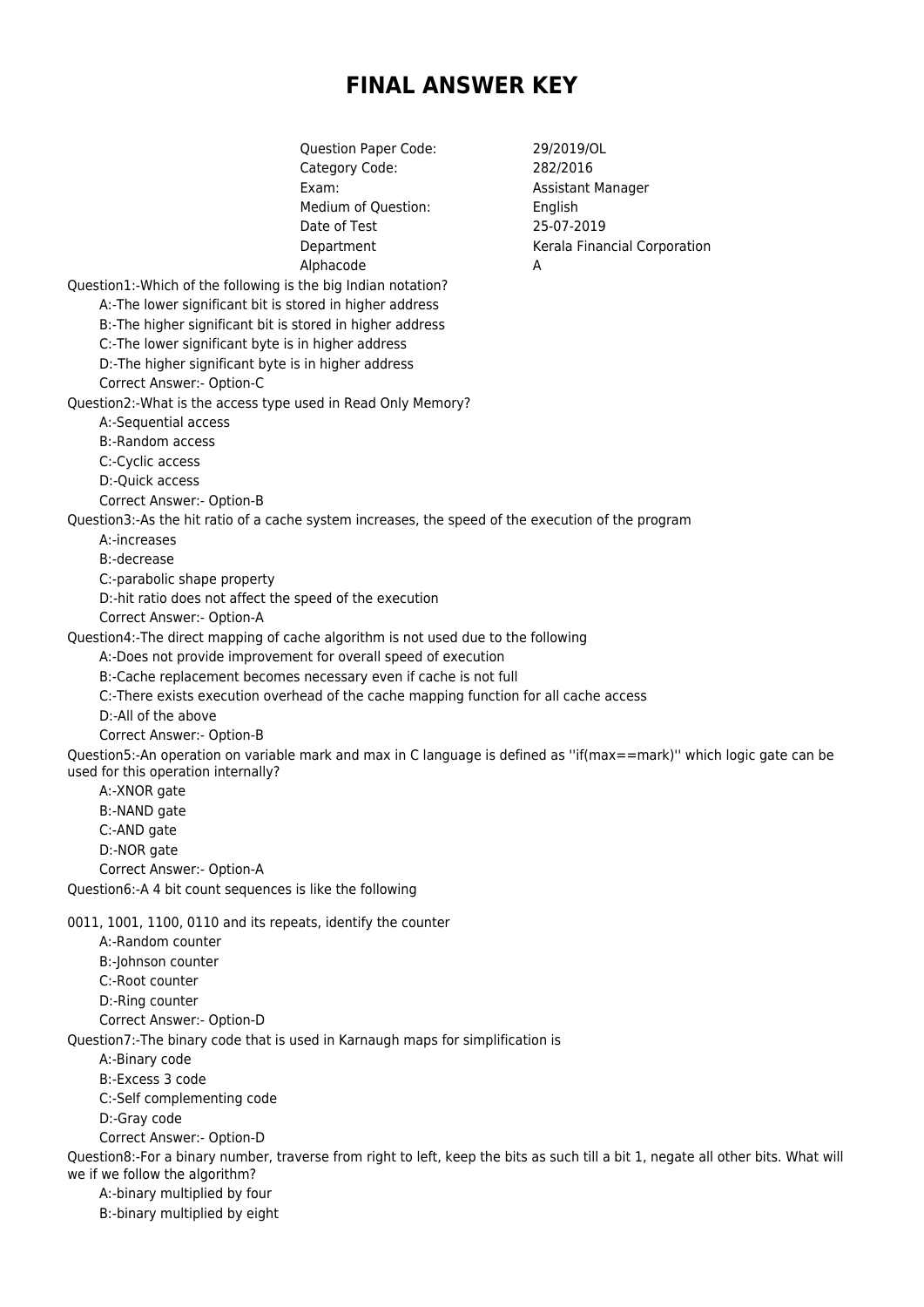C:-n's complement where n is the number of bits D:-2's complement of the number Correct Answer:- Option-D Question9:-The octal representation of the hexadecimal number 34 FC is A:-15176 B:-32374 C:-32384 D:-15186 Correct Answer:- Option-B Question10:-The universal property of NAND gates find great applications in A:-IC manufacturing B:-Equation simplification C:-Size reduction of circuit D:-Results in higher packing density Correct Answer:- Option-A Question11:-Which of the following is not a browser? A:-Windows Explorer B:-Mozilla Firefox C:-Mosaic D:-Google chrome Correct Answer:- Option-A Question12:-The extend option available in display settings while connecting a projector to laptop indicates that A:-the same contents should be shown in both laptop screen and projector B:-the laptop screen should be made blank and display occurs in projector screen only C:-the projector screen should be made blank display occurs in laptop screen only D:-the laptop screen will show some portion of the entire display and the remaining on projector screen Correct Answer:- Option-D Question13:-Which of the following is not an input device? A:-Scanner B:-Console C:-Barcode reader D:-Touch screen Correct Answer:- Option-B Question14:-Which of the following is a valid screen resolution? A:-1024 × 768  $B - 1366 \times 768$  $C: -1280 \times 600$  D:-All of the above Correct Answer:- Option-D Question15:-How many printing pins are available in dot matrix printer head? A:-32 pins B:-16 pins C:-9 pins D:-24 pins Correct Answer:- Option-D Question16:-The official name of a network switch is A:-TCP Bridge B:-MAC Bridge C:-Ethernet bridge D:-Packet bridge Correct Answer:- Option-B Question17:-CIDR stands for A:-Classless Inter-Domain Routing B:-Classful Inter Domain Routing C:-Classless Intra Domain Routing D:-Classful Intra Domain Routing Correct Answer:- Option-A Question18:-Email was first introduced by the person A:-Ray Tomlinson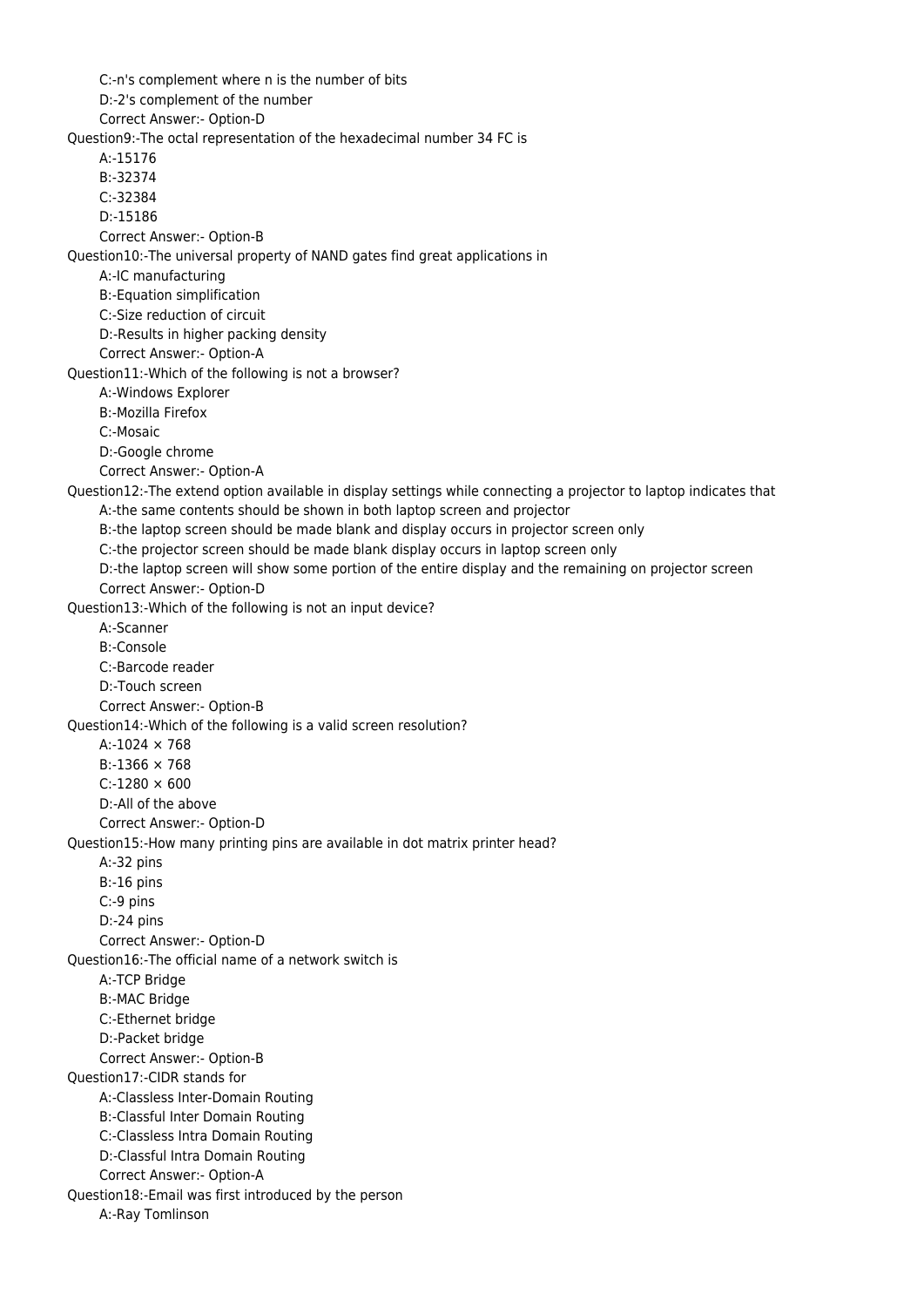B:-Tim Bernes Lee C:-Patrick Naughton D:-Emilio Larrace Correct Answer:- Option-A Question19:-Fusing is a process used in A:-ROM programming B:-Laser Printing C:-Inkjet printing D:-Data retrieval from damaged hard disks Correct Answer:- Option-B Question20:-The connector used for connecting a cable to the computer network switch is A:-RJ 11 B:-RJ 15 C:-RJ 41 D:-RJ 45 Correct Answer:- Option-D Question21:-Who among the following persons is known as 'Modern Manu'? A:-M.N. Roy B:-Jawaharlal Nehru C:-Dr. Rajendra Prasad D:-Dr. Ambedkar Correct Answer:- Option-D Question22:-Which article of the Indian Constitution gives the guarantee of equality of opportunity in matters of public employment? A:-Article 14 B:-Article 16 C:-Article 30 D:-Article 23 Correct Answer:- Option-B Question23:-What is the retirement age of the Supreme Court Chief Justice? A:-64 years B:-60 years C:-65 years D:-62 years Correct Answer:- Option-C Question24:-What is the retention period for reply to R.T.I. (Right to Information) application? A:-30 days B:-14 days C:-90 days D:-7 days Correct Answer:- Option-A Question25:-Name the first Indian state to enact the food security legislation even before the National Food security Bill of 2013 A:-Maharashtra B:-Nagaland C:-Chattisgarh D:-Punjab Correct Answer:- Option-C Question26:-'The Rajyasamacharam', first malayalam news paper was published from A:-Kottayam B:-Thalassery C:-Kannur D:-Thirur Correct Answer:- Option-B Question27:-Who is the founder of the 'Namboothiri Yuvajanasangham'? A:-V.T. Bhattathiripad B:-E.M.S. Namboothiripad C:-Desamangalath Sankaran Namboothiripad D:-Unni Namboothiri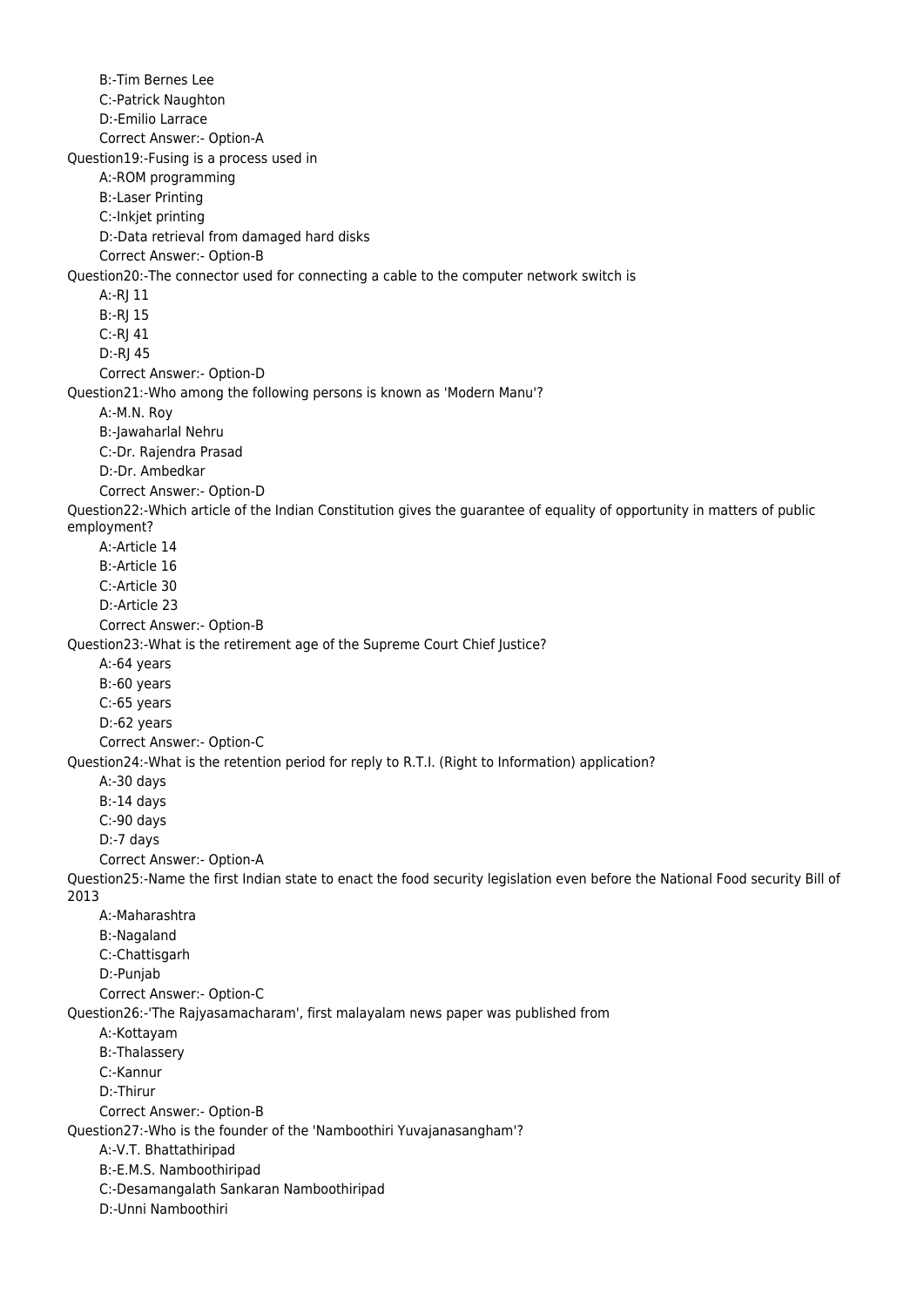Correct Answer:- Option-A Question28:-Who is the founder of the journal 'Abhinava Keralam'? A:-K.P. Kesava Menon B:-Moorkoth Kumaran C:-Vagbhatananda D:-Sahodaran Ayyappan Correct Answer:- Option-C Question29:-Who was the president of the Guruvayoor Satyagraha Committee? A:-K. Kelappan B:-Subrahmaniam Thirumumpu C:-A.K. Gopalan D:-Mannath Padmanabhan Correct Answer:- Option-D Question30:-Who among the following poets is the court poet of Udayavarma of Kolathunadu? A:-Athula B:-N.V. Krishna Warrier C:-Ramapurath Warrier D:-Cherusseri Namboothiripad Correct Answer:- Option-D Question31:-Who called Akkamma Cheriyan as the 'Jhansi Rani of Kerala'? A:-Rabindranath Tagore B:-Mahatma Gandhi C:-Subhash Chandra Bose D:-Swami Vivekananda Correct Answer:- Option-B Question32:-Who among the renaissance leaders consecrated mirror for first time in South India? A:-Sree Narayana Guru B:-Chattampi Swamikal C:-Ayyankali D:-K.P.Karuppan Correct Answer:-Question Cancelled Question33:-Who called the British rule as 'White Devil Rule'? A:-Pampadi John Joseph B:-Dr. Palpu C:-Mannath Padmanabhan D:-Vaikunda Swamikal Correct Answer:- Option-D Question34:-Who is the author of the book, 'Treatment of Thiyyas in Travancore? A:-Dr. Palpu B:- Dr. Sugathan C:-Itty Achuthan D:-John Munro Correct Answer:- Option-A Question35:-Who is known as 'Kerala Lincoln'? A:-M.C. Joseph B:-K.P. Karuppan C:-Vakkom Abdul Khadar Moulavi D:-C. Krishnan Correct Answer:- Option-B Question36:-Who is the first Jnanpith Award winner, the highest Indian Literary honour? A:-S.K. Pottakkad B:-M.T. Vasudevan Nair C:-G. Sankara Kurup D:-O.N.V. Kurup Correct Answer:- Option-C Question37:-Name the operation carried out for the liberation of Goa in 1961 A:-Operation Shakti B:-Operation Blue star C:-Operation Meghadoot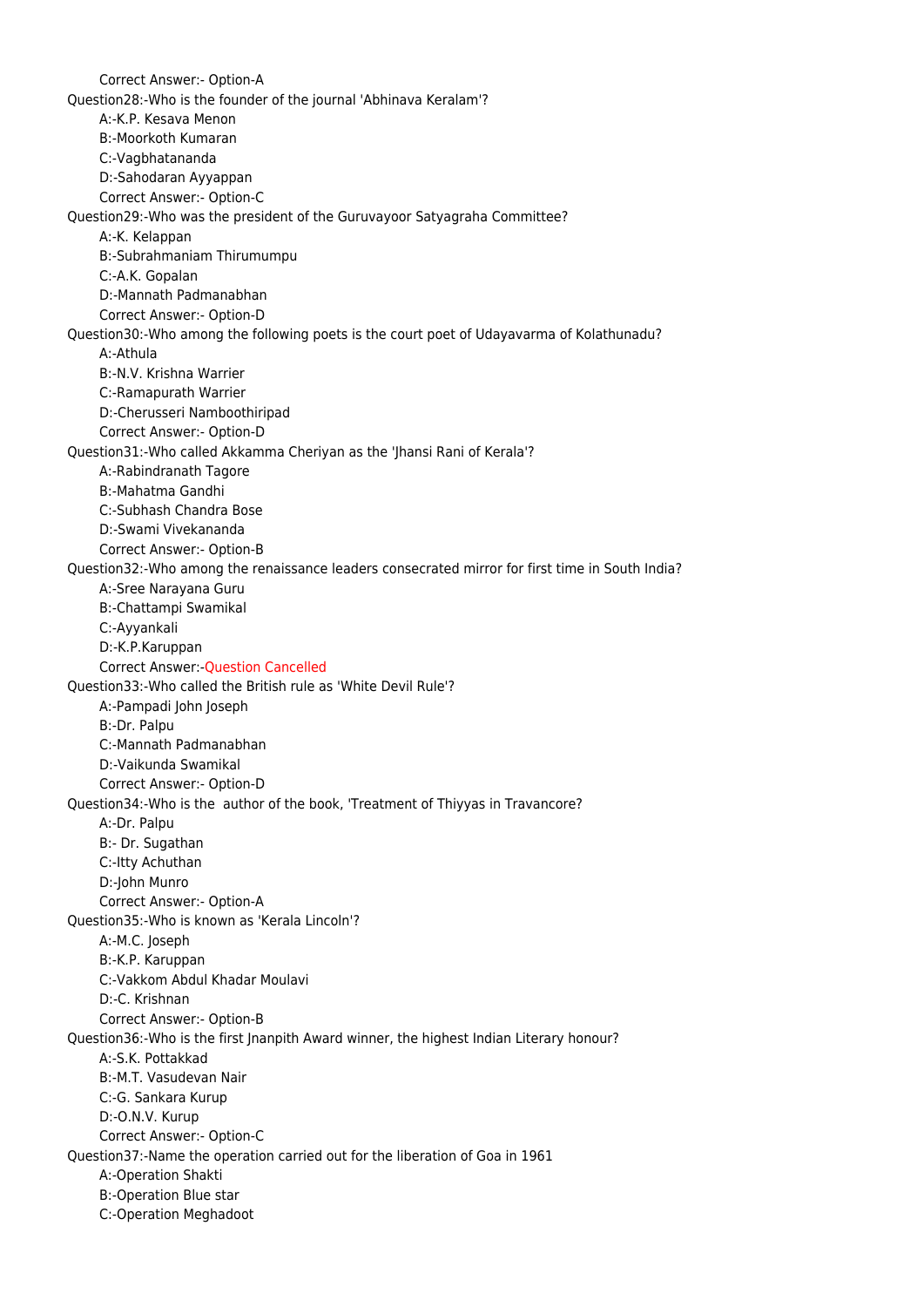D:-Operation Vijay Correct Answer:- Option-D Question38:-The Palaruvi waterfall is in which district of Kerala? A:-Thiruvananthapuram B:-Ernakulam C:-Kollam D:-Wayanad Correct Answer:- Option-C Question39:-The NITI Aayog, replacing the National planning commission was formed in A:-2016 B:-2015 C:-2014 D:-2017 Correct Answer:- Option-B Question40:-Which of the following nation conducted the 'Miss Camel' contest, world's largest camel beauty contest? A:-Saudi Arabia B:-Iraq C:-Oman D:-Yemen Correct Answer:- Option-A Question41:-Reserve Bank of India (RBI) nationalized in A:-1935 B:-1948 C:-1947 D:-1950 Correct Answer:-Question Cancelled Question42:-Which of the following is not an objective of Discount and Finance House of India (DFHI)? A:-Stimulate Activity in Money Market Instruments B:-Deals in Treasury Bills, Certificate of Deposits and Commercial papers C:-Participates in Call and Short Notice Markets D:-Engaged in stock broking activities Correct Answer:- Option-D Question43:-The minimum denomination for a Certificate of Deposit is A:-Rs. 1,00,000 B:-Rs. 50,000 C:-Rs. 25,000 D:-Rs. 10,000 Correct Answer:- Option-A Question44:-What are Stalwarts? A:-Shares that are highly volatile B:-Shares of companies with growth rate greater that the growth rate of GDP of the country C:-Shares with good track record of earnings and dividend payouts D:-Shares with stable market prices Correct Answer:- Option-B Question45:-Which of the following is not a method of Selective Credit Control by Reserve Bank of India? A:-Open market Operation B:-Differential Rates of Interest C:-Restriction on Clean Advances D:-Issuing directives Correct Answer:- Option-A Question46:-Expand MIGA A:-Multinational Income Guarantee Agreement B:-Multicurrency Investment Generating Agency C:-Multilateral Investment Guarantee Agency D:-Multilateral Income Generating Agreement Correct Answer:- Option-C Question47:-Which of the following is not a Counter Trade in Foreign Trade Transactions? A:-Barter B:-Compensation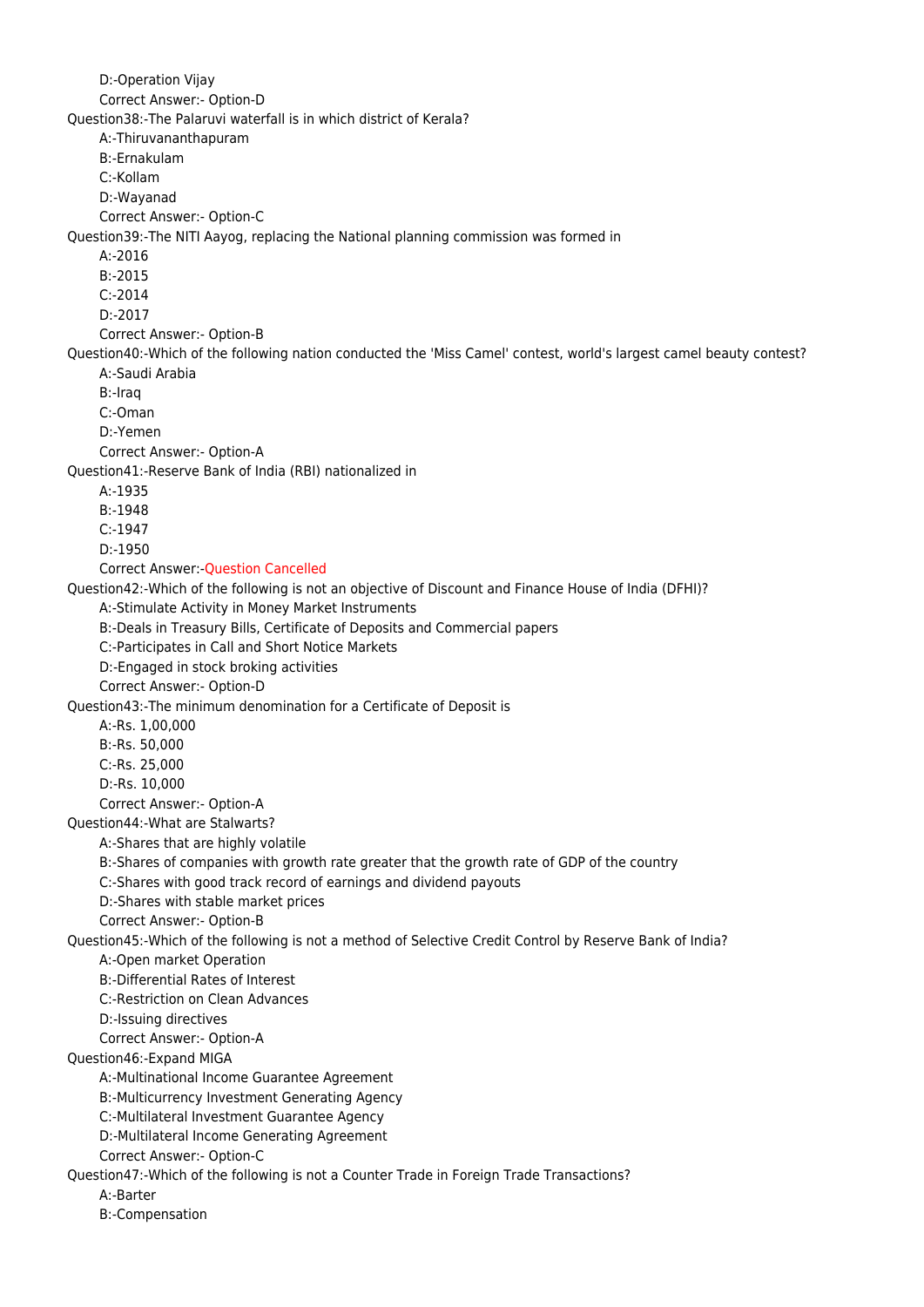C:-Forfeiting D:-Counter purchase Correct Answer:- Option-C Question48:-What are the three basic theories of International business? A:-The theory of Comparative Advantage, The Imperfect Market Theory and Product Life Cycle Theory B:-The Theory of Marginal Advantage, The Perfect Market Theory and Theory of Business Cycles C:-The Theory of Competitive Advantage, The Compensation Theory and Brand Life Cycle Theory D:-None of the above Correct Answer:- Option-A Question49:-Which of the following is an exchange rate system? A:-Fixed B:-Freely floating C:-Pegged D:-All of the above Correct Answer:- Option-D Question50:-Comparative Cost Advantage Theory was propounded by A:-Adam Smith B:-Alfred Marshal C:-David Ricardo D:-Joel Dean Correct Answer:- Option-C Question51:-Research studies with an objective to portray accurately the characteristics of a particular individual, situation or group is known as A:-Exploratory Research B:-Descriptive Research C:-Diagnostic Research D:-Hypothesis Testing Research Correct Answer:- Option-B Question52:-Systematic Sampling is a method of A:-Judgement Sampling B:-Non-random Sampling C:-Probability Sampling D:-None of these Correct Answer:- Option-C Question53:-The basic principles of Experimental Research Designs are enumerated by A:-R.A. Fisher B:-Spencer and Seligman C:-Horace secrist D:-Thomas Bayes Correct Answer:- Option-A Question54:-Interval scales have the mathematical properties of A:-Order only B:-Order and Distance only C:-Order, Distance and Absolute zero D:-None of the above Correct Answer:- Option-B Question55:-Observation Method is a method of collecting A:-Primary Data B:-Secondary Data C:-Time Series Data D:-Panel Data Correct Answer:- Option-A Question56:-Pantry Audit is associated with A:-An Auditing Technique B:-Auditing of Pantry Records C:-A Method of Data Collection D:-None of the above Correct Answer:- Option-C Question57:-Standard Error is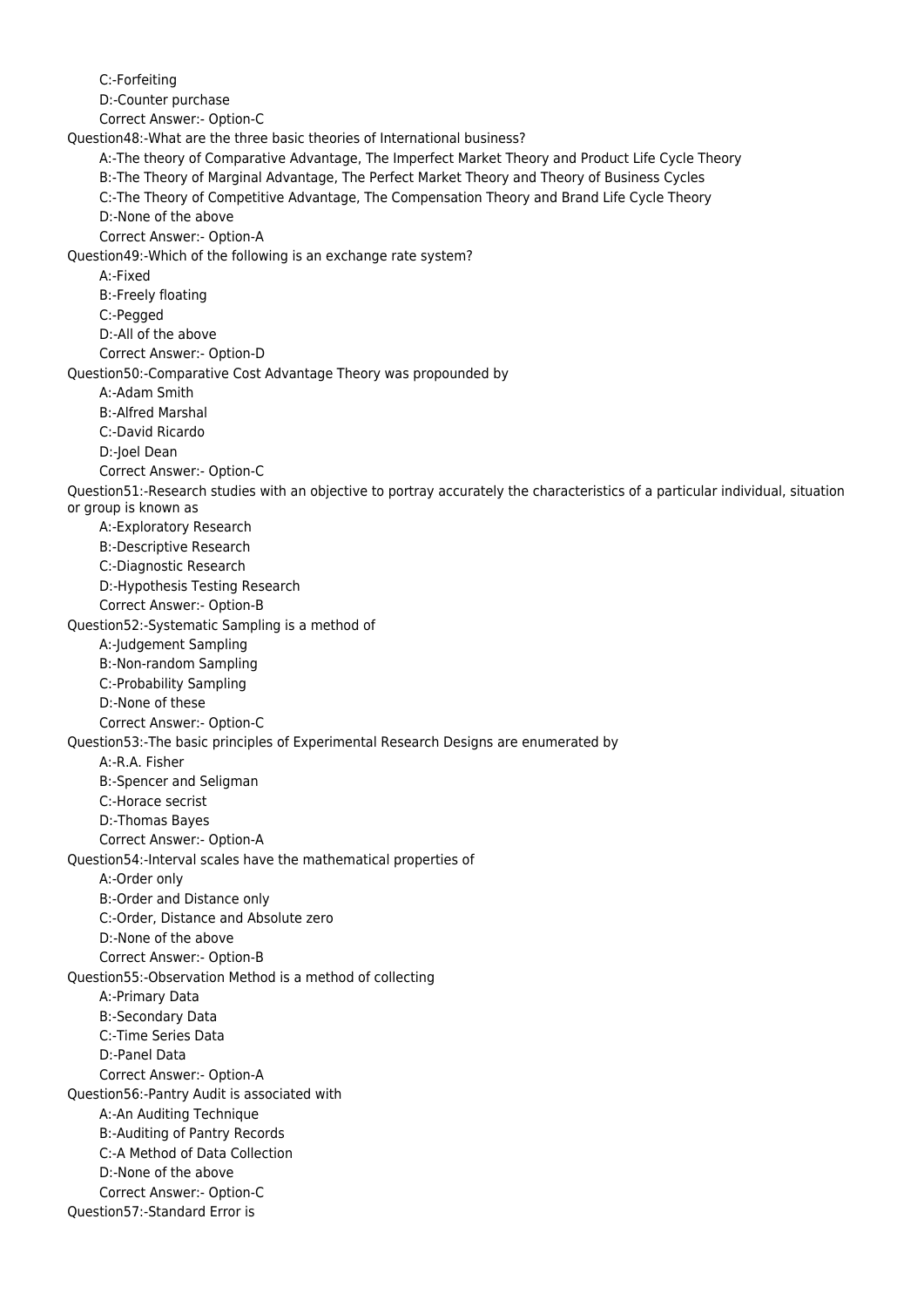A:-Sampling Error B:-Standard Deviation C:-Average D:-None of the above Correct Answer:- Option-B Question58:-Which Committee is known as ''Committee on Banking Sector Reforms''? A:-Narashimham Committee II B:-Malhothra Committee C:-Gadgil Committee D:-Rangarajan Committee Correct Answer:- Option-A Question59:-The provision requirement for Non performing Assets that are classified as Loss Assets is A:-0.25% B:-40% C:-15% D:-100% Correct Answer:- Option-D Question60:-Parallel Loan is a technique used for hedging A:-Economic Exposure B:-Translation Exposure C:-Transaction Exposure D:-None of these Correct Answer:- Option-C Question61:-A distribution having a relatively high peak is called A:-Leptokurtic B:-Platykurtic C:-Mesokurtic D:-None of these Correct Answer:- Option-A Question62:-In India, the National Income estimation is the responsibility of A:-NITI Ayog B:-Central Statistical Organisation C:-National Sample Survey Organisation D:-Ministry of Commerce and Industry Correct Answer:- Option-B Question63:-Power of a hypothesis test is the probability of A:-Committing a type I error B:-Committing a type II error C:-Not committing a type I error D:-Not committing a type II error Correct Answer:- Option-D Question64:-The N.K. Singh Committee (FRBM Review Committee) on fiscal discipline recommended the central government to reduce its fiscal deficit to \_\_\_\_\_\_\_\_ by 2023. A:-3.0% B:-2.8% C:-2.5% D:-2.2% Correct Answer:- Option-C Question65:-Which among the following is NOT a correct interpretation of the p-value? A:-The p-value is a number between 0 and 1 B:-A small p-value indicates strong evidence against the null hypothesis C:-A large p-value indicates strong evidence against the null hypothesis D:-p-values very close to the cutoff are considered to be marginal and could go either way Correct Answer:- Option-C Question66:-Personal income includes A:-Social security contributions B:-Undistributed corporate profits C:-Corporate taxes D:-Transfer payments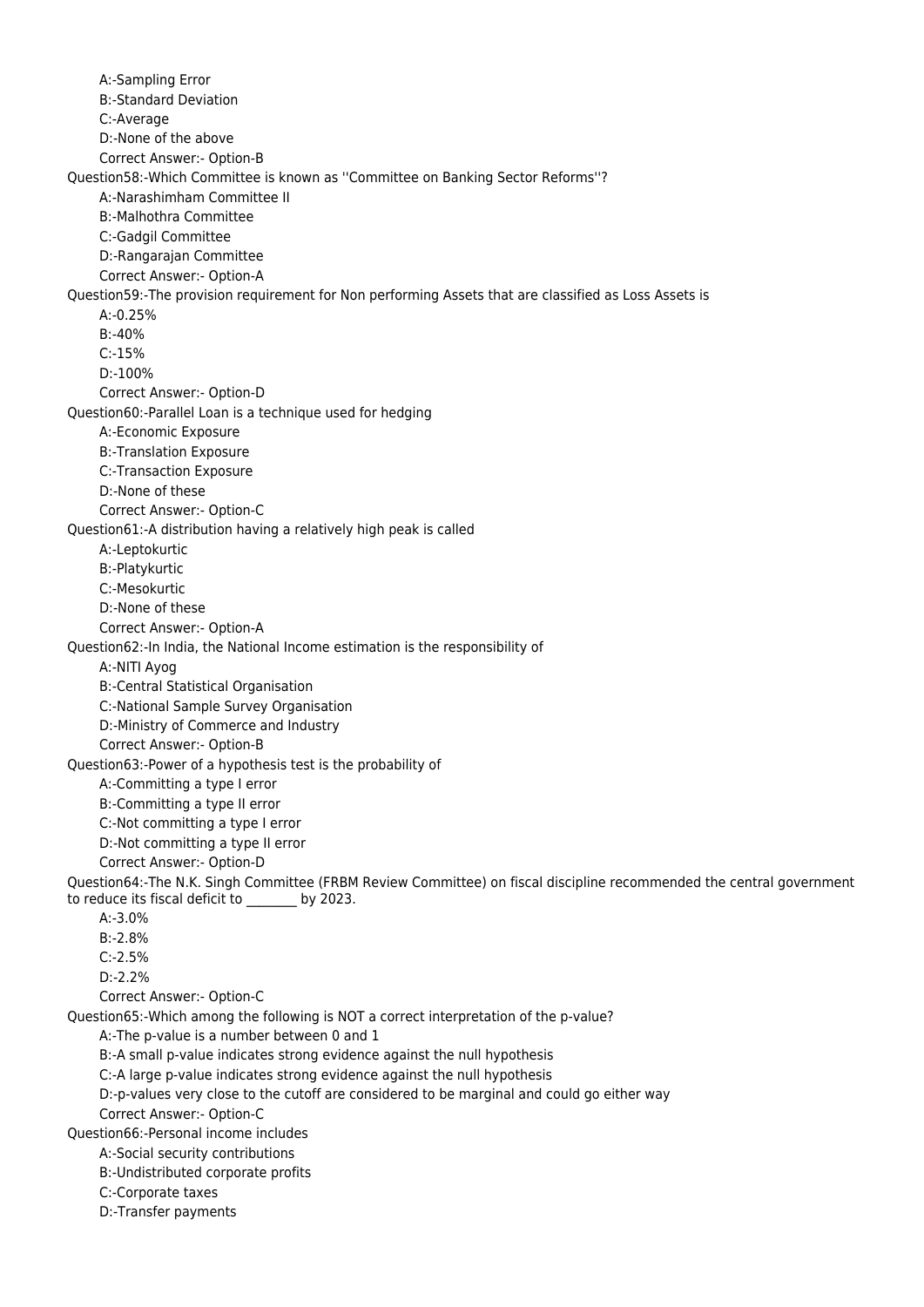Correct Answer:- Option-D Question67:-In a moderately symmetrical distribution, quartile deviation equals A:-0.6745 standard deviation B:-0.6745 mean deviation C:-0.7979 standard deviation D:-0.7979 mean deviation Correct Answer:- Option-A Question68:-`"NNP\_{FC}"` equals A:-`"GDP {MP}"` - Consumption of fixed capital - net indirect taxes B:-`"GDP {MP}"` - Consumption of fixed capital - net indirect taxes + net factor income from abroad C:-`"GNP\_{MP}"` - Consumption of fixed capital - net indirect taxes - net factor income from abroad D:-'"GDP {MP}"` - Consumption of fixed capital + net indirect taxes - net factor income from abroad Correct Answer:- Option-B Question69:-Match the following : i. Chelliah Committee a. Introduction of value added tax (VAT) in India ii. Vijay Kelkar Committee b. Introduction of GST iii. LK Jha committee c. Reducing the cost of imported inputs iv. Constitution (115th Amendment) Bill d. Empower CBDT with appropriate administrative and financial powers A:-i-c, ii-d, iii-a, iv-b B:-i-b, ii-c, iii-d, iv-a C:-i-c, ii-b, iii-a, iv-d D:-i-d, ii-c, iii-b, iv-a Correct Answer:- Option-A Question70:-Which among the following is NOT a property of statistical variance? A:-The variance is independent of change of origin B:-The variance is independent of the change of scale C:-The value of variance is always positive D:-Zero variance indicates that all the values are equal in the distribution Correct Answer:- Option-B Question71:-Net economic welfare is derived from the real GNP by deducting the following components except A:-Depreciation B:-Environmental pollution C:-Value of non-market activities D:-Regrettable costs Correct Answer:- Option-C Question72:-Choose the correct statement/s about normal distribution A:-It is a continuous distribution of data  $B$ :-For normal distribution, mean  $=$  median  $=$  mode C:-It is commonly known as the bell curve D:-All the above Correct Answer:- Option-D Question73:-Arrange the following sectors in the correct descending order of their contribution to Gross value Added of India during 2016-17 at constant prices : i. Construction ii. Manufacturing iii. Agriculture, Forestry and Fishing iv. Trade, hotel, Communication and services related to broadcasting A:-iv-ii-iii-i B:-iv-iii-ii-i C:-ii-iv-i-iii D:-iii-iv-i-ii Correct Answer:- Option-A

Question74:-The value of national output with a constant price level and adjusting the inflation rate is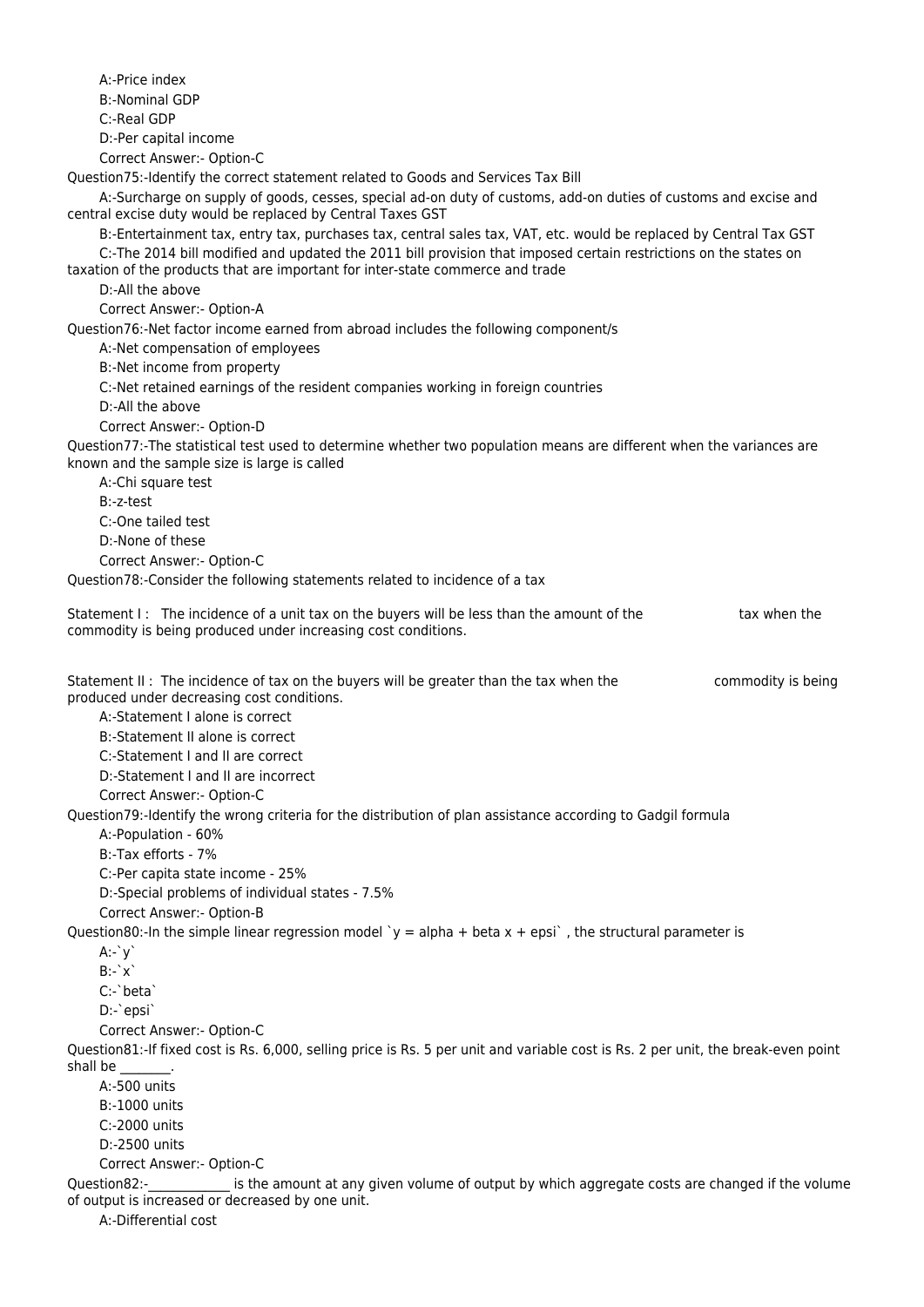B:-Marginal cost C:-Average cost D:-Imputed cost Correct Answer:- Option-B Question83:-Angle of incidence is \_\_\_\_\_\_ A:-Angle between total sales line and total cost line B:-Angle between variable cost line and fixed cost line C:-Angle between fixed cost line and total sales line D:-Angle between total cost line and variable cost line Correct Answer:- Option-A Question84:-Which of the following is not true? A:-Contribution = Fixed Cost + Profit B:-Profit = Contribution - Fixed cost C:-Variable Cost = Sales - Contribution  $D$ :-Fixed Cost = Contribution + Profit Correct Answer:- Option-D Question85:-If profit is Rs. 8,000, selling price per unit is Rs. 10 and variable cost per unit is RS. 6, margin of safety shall be  $\sim$  A:-Rs. 20,000 B:-Rs. 13,333 C:-Rs. 3,200 D:-Rs. 4,800 Correct Answer:- Option-A Question86:-If sales revenue is Rs. 1,00,000, profit is Rs. 20,000 and PV ratio is 40%, the BEP shall be \_\_\_\_\_\_ A:-Rs. 8,000 B:-Rs. 24,000 C:-RS. 50,000 D:-Rs. 40,000 Correct Answer:- Option-C Question87:- is concerned with probable events likely to happen under anticipated conditions during a specified period of time. A:-Estimate B:-Forecast C:-Budget D:-All of these Correct Answer:- Option-B Question88:-Flexible budget is \_\_\_\_\_\_\_\_. A:-Dynamic budget B:-Variable budget C:-Sliding scale budget D:-All of these Correct Answer:- Option-D Question89:-The budget that summarises and integrates all the individual budgets within an organisation, is called as  $\frac{1}{2}$  A:-Summarised budget B:-Master budget C:-Operating budget D:-All of these Correct Answer:- Option-D Question90:-Static budget is also called as \_\_\_\_\_\_\_\_\_. A:-Master budget B:-Functional budget C:-Fixed budget D:-Flexible budget Correct Answer:- Option-C Question91:-Who is the father zero-based budgeting? A:-Jimmy Carter B:-Peter Pyhrr C:-James Wilson D:-Eugene Fama